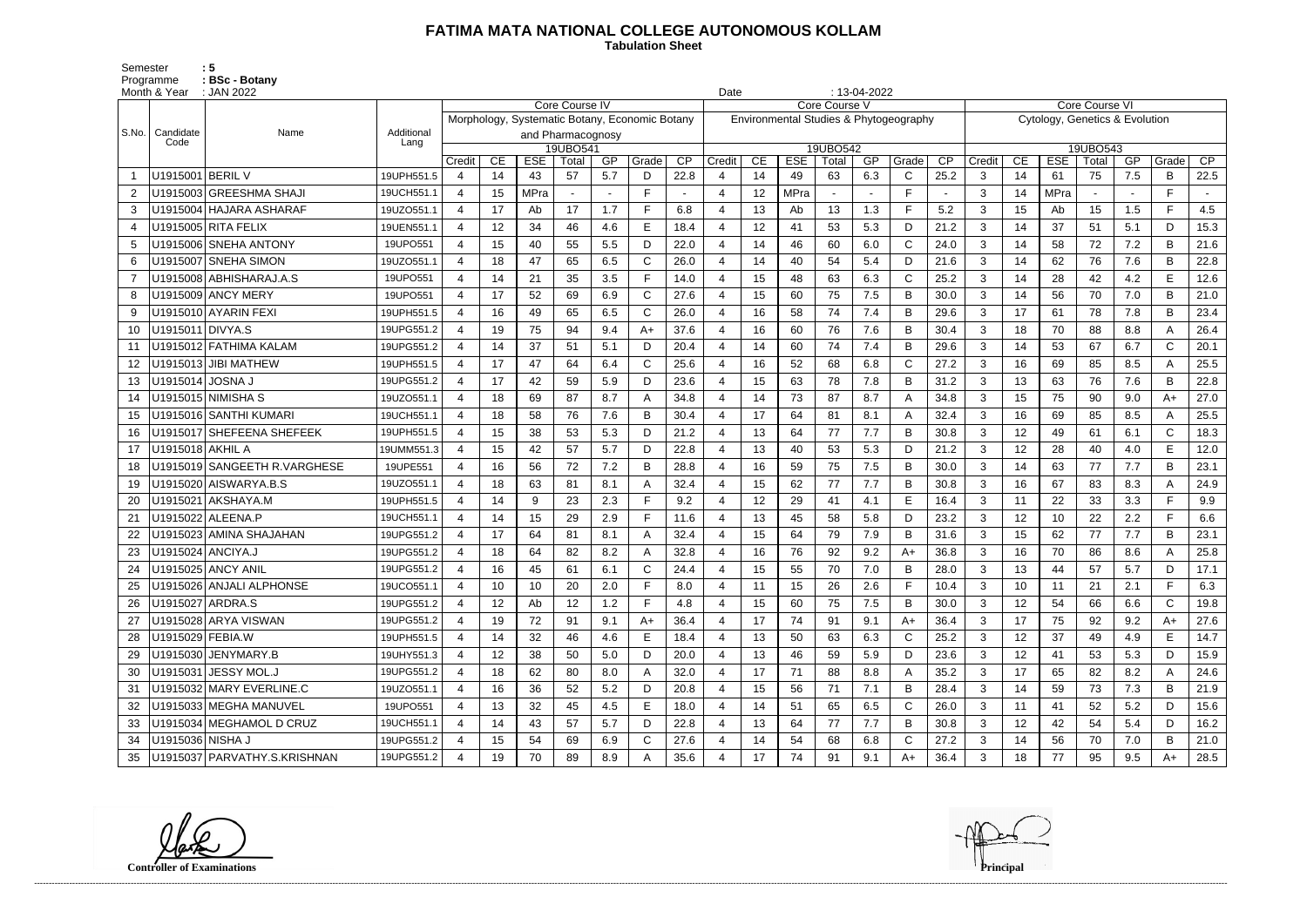|         |                           |                    | Core Course IV<br>Morphology, Systematic Botany, Economic Botany |    |            |                   |          |       |                 | Core Course V<br>Environmental Studies & Phytogeography |          |            |       |     |              |                 | Core Course VI |                                |            |                  |     |              |      |  |
|---------|---------------------------|--------------------|------------------------------------------------------------------|----|------------|-------------------|----------|-------|-----------------|---------------------------------------------------------|----------|------------|-------|-----|--------------|-----------------|----------------|--------------------------------|------------|------------------|-----|--------------|------|--|
|         |                           |                    |                                                                  |    |            | and Pharmacognosy |          |       |                 |                                                         |          |            |       |     |              |                 |                | Cytology, Genetics & Evolution |            |                  |     |              |      |  |
| l S.No. | Candidate<br>Name<br>Code | Additional<br>Lang |                                                                  |    |            |                   |          |       |                 |                                                         |          |            |       |     |              |                 |                |                                |            |                  |     |              |      |  |
|         |                           |                    |                                                                  |    |            |                   | 19UBO541 |       |                 |                                                         | 19UBO542 |            |       |     |              |                 |                |                                | 19UBO543   |                  |     |              |      |  |
|         |                           |                    | Credit                                                           | CE | <b>ESE</b> | Total             | GP       | Grade | $\overline{CP}$ | Credit                                                  | СE       | <b>ESE</b> | Total | GP  | Grade        | $\overline{CP}$ | Credit         | CE                             | <b>ESE</b> | Total            | GP  | Grade        | CP   |  |
| 36      | U1915038 PREETHY JOHNSON  | 19UEN551.1         | 4                                                                | 12 | 16         | 28                | 2.8      |       | 11.2            |                                                         | 11       | 53         | 64    | 6.4 | $\mathsf{C}$ | 25.6            | 3              | 11                             | 12         | 23               | 2.3 | F.           | 6.9  |  |
| 37      | U1915039 RAKHI RASMI R    | 19UMM551.3         | 4                                                                | 11 | 18         | 29                | 2.9      |       | 11.6            |                                                         | 13       | 28         | 41    | 4.1 | E.           | 16.4            | 3              | 12 <sup>°</sup>                | 3          | 15 <sub>15</sub> | 1.5 | F.           | 4.5  |  |
| 38      | U1915040 REVATHY.S        | 19UCH551.1         | 4                                                                | 15 | 20         | 35                | 3.5      |       | 14.0            |                                                         | 12       | 32         | 44    | 4.4 | E            | 17.6            | 3              |                                | 15         | 26               | 2.6 | F.           | 7.8  |  |
| 39      | U1915041 RINSILA K        | 19UPG551.2         | 4                                                                | 18 | 59         | 77                | 7.7      | в     | 30.8            |                                                         | 16       | 68         | 84    | 8.4 | A            | 33.6            | 3              | 15                             | 71         | 86               | 8.6 | $\mathsf{A}$ | 25.8 |  |
| 40      | U1915042 RISANA.N         | 19UEN551.1         | 4                                                                | 12 | 49         | 61                | 6.1      |       | 24.4            |                                                         | 13       | 50         | 63    | 6.3 | C            | 25.2            | 3              | 14                             | 59         | 73               | 7.3 | B            | 21.9 |  |
| 41      | U1915043 RIYA J.          | 19UPG551.2         | 4                                                                | 17 | 60         | 77                | 7.7      | B     | 30.8            |                                                         | 15       | 70         | 85    | 8.5 | A            | 34.0            | 3              | 16                             | 69         | 85               | 8.5 | $\mathsf{A}$ | 25.5 |  |
| 42      | U1915044 SANDRA.P         | 19UCH551.1         | 4                                                                | 15 | 41         | 56                | 5.6      | D.    | 22.4            |                                                         | 14       | 49         | 63    | 6.3 | C            | 25.2            | 3              | 14                             | 60         | 74               | 7.4 | B            | 22.2 |  |
| 43      | U1915045 SANDRA Y.        | 19UPG551.2         | 4                                                                | 16 | 32         | 48                | 4.8      |       | 19.2            |                                                         | 14       | 35         | 49    | 4.9 | E.           | 19.6            | 3              | 14                             | 45         | 59               | 5.9 | D            | 17.7 |  |
| 44      | U1915047 SHEHNA.S         | 19UPH551.5         | 4                                                                | 17 | 43         | 60                | 6.0      |       | 24.0            |                                                         | 15       | 67         | 82    | 8.2 | A            | 32.8            | 3              | 15                             | 64         | 79               | 7.9 | B            | 23.7 |  |
| 45      | U1915048 SNEHAMOL S       | 19UPO551           | 4                                                                | 17 | Ab         | 17                | 1.7      |       | 6.8             |                                                         | 14       | Ab         | 14    | 1.4 |              | 5.6             | 3              | 14                             | Ab         | 14               | 1.4 | F            | 4.2  |  |
| 46      | U1915049 VANDANA.J        | 19UZO551.1         | 4                                                                | 14 | 35         | 49                | 4.9      |       | 19.6            |                                                         | 12       | 52         | 64    | 6.4 | $\mathsf{C}$ | 25.6            | 3              | 12                             | 50         | 62               | 6.2 | $\mathsf{C}$ | 18.6 |  |
| 47      | U1915050 ABHINAV R S      | 19UPO551           | 4                                                                | 15 | 32         | 47                | 4.7      | F     | 18.8            |                                                         | 13       | 50         | 63    | 6.3 | $\mathsf{C}$ | 25.2            | 3              | 13                             | 51         | 64               | 6.4 | $\mathsf{C}$ | 19.2 |  |
| 48      | U1915051 AMAL RAJ T       | 19UPE551           | $\boldsymbol{\Delta}$                                            | 17 | 40         | 57                | 5.7      |       | 22.8            |                                                         | 15       | 64         | 79    | 7.9 | B            | 31.6            | 3              | 14                             | 34         | 48               | 4.8 | E.           | 14.4 |  |
| 49      | U1915052 ANANDHU.A        | 19UCH551.1         | 4                                                                | 13 | 12         | 25                | 2.5      |       | 10.0            |                                                         | 12       | 33         | 45    | 4.5 | E            | 18.0            | 3              |                                | 3          | 14               | 1.4 | F.           | 4.2  |  |
| 50      | U1915053 EBIN JOSHY.E     | 19UEN551.1         | 4                                                                | 15 | 35         | 50                | 5.0      |       | 20.0            |                                                         | 13       | 57         | 70    | 7.0 | B            | 28.0            | 3              | 12 <sup>°</sup>                | 57         | 69               | 6.9 | $\mathsf{C}$ | 20.7 |  |
| 51      | U1915054 KAILAS NATH      | 19UPO551           | 4                                                                | 15 | 33         | 48                | 4.8      | E.    | 19.2            |                                                         | 15       | 50         | 65    | 6.5 | $\mathsf{C}$ | 26.0            | 3              | 16                             | 54         | 70               | 7.0 | B            | 21.0 |  |
| 52      | U1915055 RANA M.LAL       | 19UEN551.1         |                                                                  | 14 | 43         | 57                | 5.7      |       | 22.8            |                                                         | 13       | 41         | 54    | 5.4 | D            | 21.6            | 3              | 13                             | 32         | 45               | 4.5 | E            | 13.5 |  |

**Controller of Examinations Principal**

lak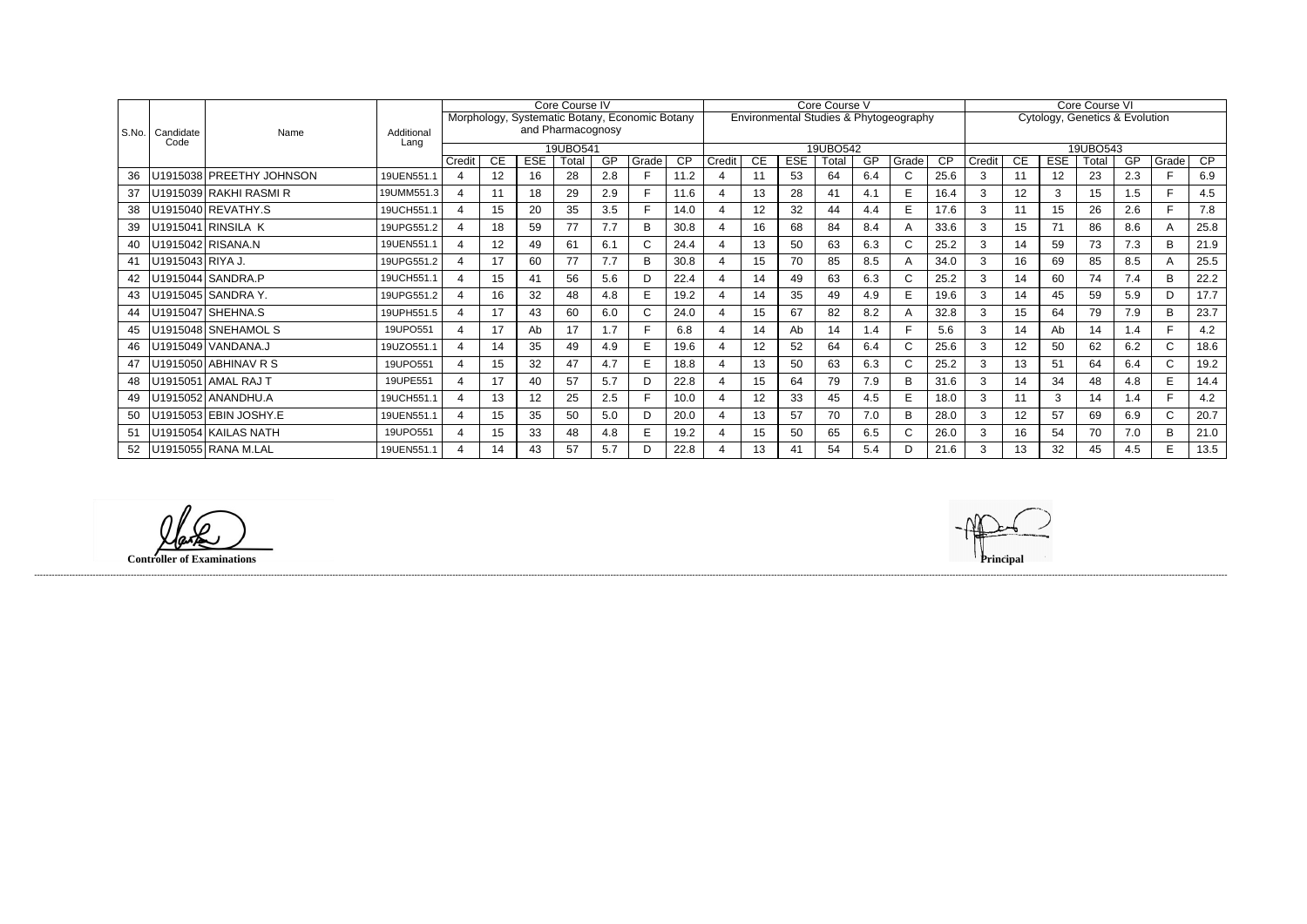|                |                    |                                     |                    |              |                                                       |             | Core Course VII    |                |               |                     | Core Course VIII        |    |                                                                                   |              |                |      |      |  |  |
|----------------|--------------------|-------------------------------------|--------------------|--------------|-------------------------------------------------------|-------------|--------------------|----------------|---------------|---------------------|-------------------------|----|-----------------------------------------------------------------------------------|--------------|----------------|------|------|--|--|
|                |                    |                                     |                    |              |                                                       |             | Core Practical - I |                |               | Core Practical - II |                         |    |                                                                                   |              |                |      |      |  |  |
| S.No.          | Candidate<br>Code  | Name                                | Additional<br>Lang |              |                                                       |             |                    |                |               |                     |                         |    |                                                                                   |              |                |      |      |  |  |
|                |                    |                                     |                    | Credit       | 19UBO544<br>CE<br><b>ESE</b><br>$\overline{CP}$<br>GP |             |                    |                |               |                     |                         |    | 19UBO545<br>CE<br><b>ESE</b><br>$\overline{CP}$<br>Credit<br>Total<br>GP<br>Grade |              |                |      |      |  |  |
|                | U1915001 BERIL V   |                                     | 19UPH551.5         | 3            | 16                                                    | 75          | Total<br>91        | 9.1            | Grade<br>$A+$ | 27.3                | 4                       | 20 | 75                                                                                | 95           | 9.5            | $A+$ | 38.0 |  |  |
| 2              |                    | U1915003 GREESHMA SHAJI             | 19UCH551.1         | 3            | 16                                                    | <b>MPra</b> | $\blacksquare$     | $\blacksquare$ | F             | $\blacksquare$      | 4                       | 20 | <b>MPra</b>                                                                       | $\mathbf{u}$ | $\blacksquare$ | F    |      |  |  |
| 3              |                    | U1915004 HAJARA ASHARAF             | 19UZO551.1         | 3            | 18                                                    | 77          | 95                 | 9.5            | A+            | 28.5                | 4                       | 20 | 75                                                                                | 95           | 9.5            | A+   | 38.0 |  |  |
| $\overline{4}$ |                    | U1915005 RITA FELIX                 | 19UEN551.1         | 3            | 15                                                    | 60          | 75                 | 7.5            | B             | 22.5                | 4                       | 17 | 73                                                                                | 90           | 9.0            | $A+$ | 36.0 |  |  |
| 5              |                    | U1915006 SNEHA ANTONY               | 19UPO551           | 3            | 17                                                    | 78          | 95                 | 9.5            | $A+$          | 28.5                | 4                       | 17 | 77                                                                                | 94           | 9.4            | $A+$ | 37.6 |  |  |
| 6              |                    | U1915007 SNEHA SIMON                | 19UZO551.1         | 3            | 16                                                    | 71          | 87                 | 8.7            | A             | 26.1                | 4                       | 20 | 75                                                                                | 95           | 9.5            | $A+$ | 38.0 |  |  |
| 7              |                    | U1915008 ABHISHARAJ.A.S             | 19UPO551           | 3            | 16                                                    | 74          | 90                 | 9.0            | $A+$          | 27.0                | 4                       | 19 | 73                                                                                | 92           | 9.2            | $A+$ | 36.8 |  |  |
| 8              |                    | U1915009 ANCY MERY                  | 19UPO551           | 3            | 17                                                    | 77          | 94                 | 9.4            | $A+$          | 28.2                | 4                       | 19 | 74                                                                                | 93           | 9.3            | $A+$ | 37.2 |  |  |
| 9              |                    | U1915010 AYARIN FEXI                | 19UPH551.5         | 3            | 17                                                    | 72          | 89                 | 8.9            | A             | 26.7                | 4                       | 20 | 74                                                                                | 94           | 9.4            | $A+$ | 37.6 |  |  |
| 10             | U1915011 DIVYA.S   |                                     | 19UPG551.2         | 3            | 17                                                    | 79          | 96                 | 9.6            | $A+$          | 28.8                | 4                       | 20 | 80                                                                                | 100          | 10.0           | $A+$ | 40.0 |  |  |
| -11            |                    | U1915012 FATHIMA KALAM              | 19UPG551.2         | 3            | 17                                                    | 77          | 94                 | 9.4            | $A+$          | 28.2                | 4                       | 20 | 75                                                                                | 95           | 9.5            | $A+$ | 38.0 |  |  |
| 12             |                    | U1915013 JIBI MATHEW                | 19UPH551.5         | 3            | 17                                                    | 72          | 89                 | 8.9            | Α             | 26.7                | 4                       | 20 | 80                                                                                | 100          | 10.0           | $A+$ | 40.0 |  |  |
| 13             | U1915014 JOSNA J   |                                     | 19UPG551.2         | 3            | 17                                                    | 75          | 92                 | 9.2            | $A+$          | 27.6                | 4                       | 20 | 77                                                                                | 97           | 9.7            | $A+$ | 38.8 |  |  |
| 14             |                    | U1915015 NIMISHA S                  | 19UZO551.1         | 3            | 18                                                    | 77          | 95                 | 9.5            | $A+$          | 28.5                | 4                       | 20 | 80                                                                                | 100          | 10.0           | $A+$ | 40.0 |  |  |
| 15             |                    | U1915016 SANTHI KUMARI              | 19UCH551.1         | 3            | 17                                                    | 79          | 96                 | 9.6            | $A+$          | 28.8                | 4                       | 20 | 79                                                                                | 99           | 9.9            | $A+$ | 39.6 |  |  |
| 16             |                    | U1915017 SHEFEENA SHEFEEK           | 19UPH551.5         | 3            | 17                                                    | 62          | 79                 | 7.9            | B             | 23.7                | 4                       | 19 | 74                                                                                | 93           | 9.3            | $A+$ | 37.2 |  |  |
| 17             | U1915018 AKHIL A   |                                     | 19UMM551.3         | 3            | 17                                                    | 64          | 81                 | 8.1            | Α             | 24.3                | 4                       | 19 | 62                                                                                | 81           | 8.1            | A    | 32.4 |  |  |
| 18             |                    | U1915019 SANGEETH R.VARGHESE        | 19UPE551           | 3            | 17                                                    | 76          | 93                 | 9.3            | $A+$          | 27.9                | 4                       | 20 | 77                                                                                | 97           | 9.7            | $A+$ | 38.8 |  |  |
| 19             |                    | U1915020 AISWARYA.B.S               | 19UZO551.1         | 3            | 18                                                    | 79          | 97                 | 9.7            | $A+$          | 29.1                | 4                       | 20 | 79                                                                                | 99           | 9.9            | $A+$ | 39.6 |  |  |
| 20             |                    | U1915021 AKSHAYA.M                  | 19UPH551.5         | 3            | 18                                                    | 60          | 78                 | 7.8            | В             | 23.4                | 4                       | 18 | 59                                                                                | 77           | 7.7            | В    | 30.8 |  |  |
| 21             |                    | U1915022 ALEENA.P                   | 19UCH551.1         | 3            | 16                                                    | 58          | 74                 | 7.4            | B             | 22.2                | 4                       | 17 | 52                                                                                | 69           | 6.9            | C    | 27.6 |  |  |
| 22             |                    | U1915023 AMINA SHAJAHAN             | 19UPG551.2         | 3            | 19                                                    | 77          | 96                 | 9.6            | $A+$          | 28.8                | 4                       | 20 | 76                                                                                | 96           | 9.6            | $A+$ | 38.4 |  |  |
| 23             | U1915024 ANCIYA.J  |                                     | 19UPG551.2         | 3            | 17                                                    | 80          | 97                 | 9.7            | $A+$          | 29.1                | 4                       | 20 | 80                                                                                | 100          | 10.0           | A+   | 40.0 |  |  |
| 24             |                    | <b>U1915025 ANCY ANIL</b>           | 19UPG551.2         | 3            | 17                                                    | 65          | 82                 | 8.2            | A             | 24.6                | 4                       | 19 | 70                                                                                | 89           | 8.9            | Α    | 35.6 |  |  |
| 25             |                    | U1915026 ANJALI ALPHONSE            | 19UCO551.1         | $\mathbf{3}$ | 5                                                     | Ab          | 5                  | 0.5            | F             | 1.5                 | $\overline{\mathbf{4}}$ | 5  | Ab                                                                                | 5            | 0.5            | F    | 2.0  |  |  |
| 26             | U1915027   ARDRA.S |                                     | 19UPG551.2         | 3            | 18                                                    | 77          | 95                 | 9.5            | $A+$          | 28.5                | 4                       | 20 | 73                                                                                | 93           | 9.3            | A+   | 37.2 |  |  |
| 27             |                    | U1915028 ARYA VISWAN                | 19UPG551.2         | 3            | 18                                                    | 80          | 98                 | 9.8            | $A+$          | 29.4                | 4                       | 20 | 79                                                                                | 99           | 9.9            | $A+$ | 39.6 |  |  |
| 28             | U1915029 FEBIA.W   |                                     | 19UPH551.5         | 3            | 16                                                    | 74          | 90                 | 9.0            | A+            | 27.0                | 4                       | 19 | 77                                                                                | 96           | 9.6            | A+   | 38.4 |  |  |
| 29             |                    | U1915030 JENYMARY.B                 | 19UHY551.3         | 3            | 16                                                    | 70          | 86                 | 8.6            | A             | 25.8                | 4                       | 19 | 68                                                                                | 87           | 8.7            | Α    | 34.8 |  |  |
| 30             |                    | U1915031 JESSY MOL.J                | 19UPG551.2         | 3            | 17                                                    | 76          | 93                 | 9.3            | $A+$          | 27.9                | 4                       | 20 | 79                                                                                | 99           | 9.9            | A+   | 39.6 |  |  |
| 31             |                    | U1915032 MARY EVERLINE.C            | 19UZO551.1         | 3            | 18                                                    | 70          | 88                 | 8.8            | A             | 26.4                | 4                       | 20 | 75                                                                                | 95           | 9.5            | A+   | 38.0 |  |  |
| 32             |                    | U1915033 MEGHA MANUVEL              | 19UPO551           | 3            | 17                                                    | 64          | 81                 | 8.1            | A             | 24.3                | 4                       | 19 | 72                                                                                | 91           | 9.1            | A+   | 36.4 |  |  |
| 33             |                    | U1915034 MEGHAMOL D CRUZ            | 19UCH551.1         | 3            | 18                                                    | 78          | 96                 | 9.6            | A+            | 28.8                | 4                       | 19 | 77                                                                                | 96           | 9.6            | A+   | 38.4 |  |  |
| 34             | U1915036 NISHA J   |                                     | 19UPG551.2         | 3            | 17                                                    | 79          | 96                 | 9.6            | $A+$          | 28.8                | 4                       | 20 | 78                                                                                | 98           | 9.8            | A+   | 39.2 |  |  |
|                |                    | 35   U1915037   PARVATHY.S.KRISHNAN | 19UPG551.2         | 3            | 17                                                    | 79          | 96                 | 9.6            | $A+$          | 28.8                | 4                       | 20 | 80                                                                                | 100          | 10.0           | A+   | 40.0 |  |  |

**Controller of Examinations**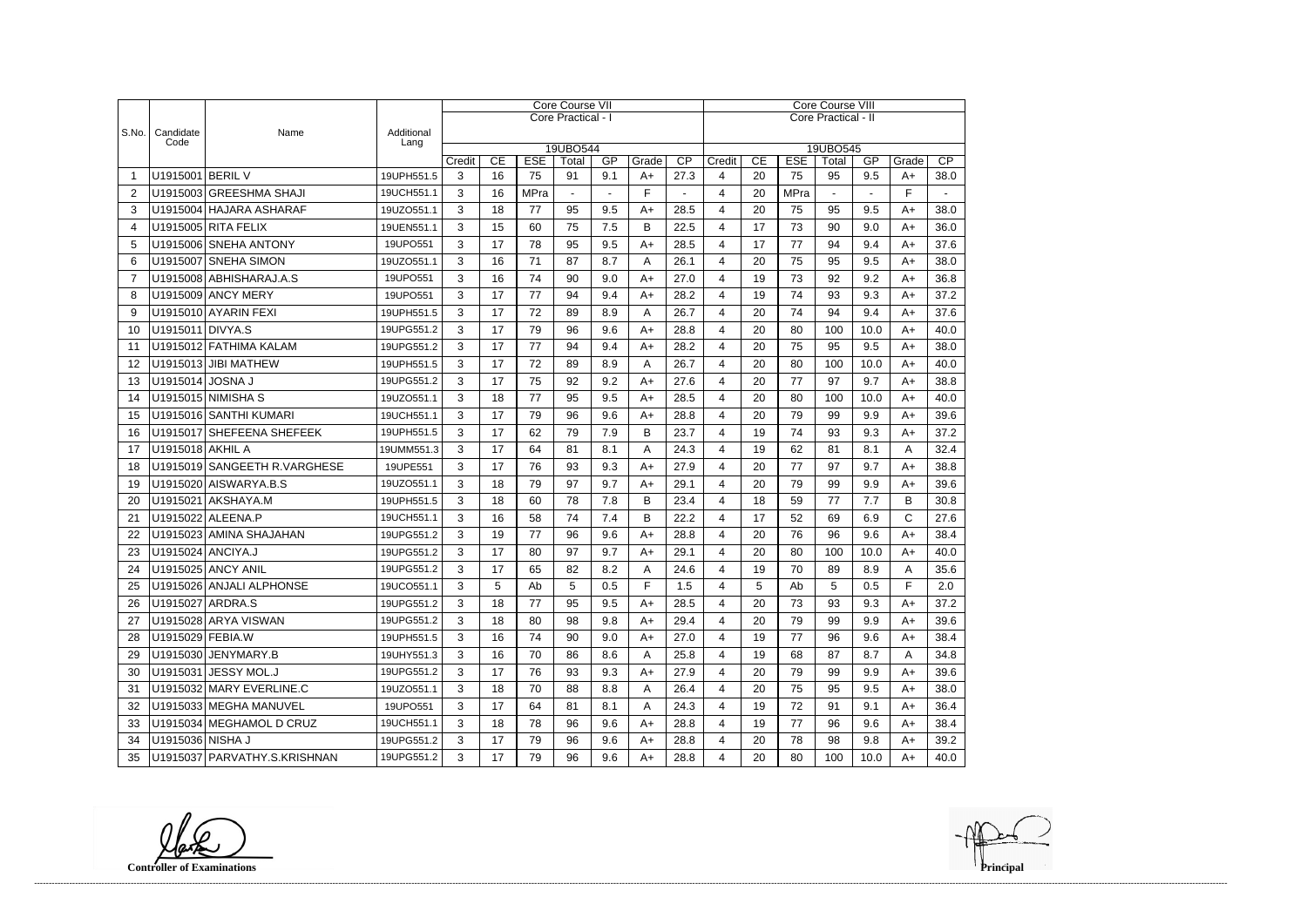|       |                   |                          |                    |        |    |            | Core Course VII    |     |       | Core Course VIII |        |    |                     |          |     |       |      |
|-------|-------------------|--------------------------|--------------------|--------|----|------------|--------------------|-----|-------|------------------|--------|----|---------------------|----------|-----|-------|------|
|       |                   |                          |                    |        |    |            | Core Practical - I |     |       |                  |        |    | Core Practical - II |          |     |       |      |
| S.No. | Candidate<br>Code | Name                     | Additional<br>Lang |        |    |            |                    |     |       |                  |        |    |                     |          |     |       |      |
|       |                   |                          |                    |        |    |            | 19UBO544           |     |       |                  |        |    |                     | 19UBO545 |     |       |      |
|       |                   |                          |                    | Credit | CE | <b>ESE</b> | Total              | GP  | Grade | $\overline{CP}$  | Credit | CE | <b>ESE</b>          | Total    | GP  | Grade | CP   |
| 36    |                   | U1915038 PREETHY JOHNSON | 19UEN551.1         | 3      | 16 | 60         | 76                 | 7.6 | B     | 22.8             | 4      | 17 | 67                  | 84       | 8.4 | A     | 33.6 |
| 37    |                   | U1915039 RAKHI RASMI R   | 19UMM551.3         | 3      | 15 | 48         | 63                 | 6.3 | C.    | 18.9             | 4      | 15 | 56                  | 71       | 7.1 | B     | 28.4 |
| 38    |                   | U1915040 REVATHY.S       | 19UCH551.1         | 3      | 16 | 77         | 93                 | 9.3 | $A+$  | 27.9             | 4      | 19 | 66                  | 85       | 8.5 | A     | 34.0 |
| 39    |                   | U1915041 RINSILA K       | 19UPG551.2         | 3      | 18 | 78         | 96                 | 9.6 | $A+$  | 28.8             | 4      | 20 | 68                  | 88       | 8.8 | A     | 35.2 |
| 40    |                   | U1915042 RISANA.N        | 19UEN551.1         | 3      | 18 | 78         | 96                 | 9.6 | $A+$  | 28.8             | 4      | 18 | 71                  | 89       | 8.9 | A     | 35.6 |
| 41    | U1915043 RIYA J.  |                          | 19UPG551.2         | 3      | 19 | 80         | 99                 | 9.9 | $A+$  | 29.7             | 4      | 20 | 78                  | 98       | 9.8 | $A+$  | 39.2 |
| 42    |                   | U1915044 SANDRA.P        | 19UCH551.1         | 3      | 17 | 76         | 93                 | 9.3 | $A+$  | 27.9             | 4      | 20 | 76                  | 96       | 9.6 | $A+$  | 38.4 |
| 43    |                   | U1915045 SANDRA Y.       | 19UPG551.2         | 3      | 19 | 74         | 93                 | 9.3 | $A+$  | 27.9             | 4      | 20 | 76                  | 96       | 9.6 | $A+$  | 38.4 |
| 44    |                   | U1915047 SHEHNA.S        | 19UPH551.5         | 3      | 17 | 78         | 95                 | 9.5 | $A+$  | 28.5             | 4      | 19 | 77                  | 96       | 9.6 | $A+$  | 38.4 |
| 45    |                   | U1915048 SNEHAMOL S      | 19UPO551           | 3      | 15 | 80         | 95                 | 9.5 | $A+$  | 28.5             | 4      | 9  | 79                  | 88       | 8.8 | A     | 35.2 |
| 46    |                   | U1915049 VANDANA.J       | 19UZO551.1         | 3      | 16 | 70         | 86                 | 8.6 | A     | 25.8             | 4      | 19 | 71                  | 90       | 9.0 | $A+$  | 36.0 |
| 47    |                   | U1915050 ABHINAV R S     | 19UPO551           | 3      | 17 | 75         | 92                 | 9.2 | $A+$  | 27.6             | 4      | 18 | 73                  | 91       | 9.1 | $A+$  | 36.4 |
| 48    |                   | U1915051 AMAL RAJ T      | 19UPE551           | 3      | 19 | 67         | 86                 | 8.6 | A     | 25.8             | 4      | 20 | 64                  | 84       | 8.4 | A     | 33.6 |
| 49    |                   | U1915052 ANANDHU.A       | 19UCH551.1         | 3      | 17 | 57         | 74                 | 7.4 | B     | 22.2             | 4      | 17 | 60                  | 77       | 7.7 | B     | 30.8 |
| 50    |                   | U1915053 EBIN JOSHY.E    | 19UEN551.1         | 3      | 17 | 64         | 81                 | 8.1 | A     | 24.3             | 4      | 18 | 66                  | 84       | 8.4 | A     | 33.6 |
| 51    |                   | U1915054 KAILAS NATH     | 19UPO551           | 3      | 16 | 74         | 90                 | 9.0 | $A+$  | 27.0             | 4      | 18 | 75                  | 93       | 9.3 | $A+$  | 37.2 |
| 52    |                   | U1915055 RANA M.LAL      | 19UEN551.1         | 3      | 18 | 75         | 93                 | 9.3 | $A+$  | 27.9             | 4      | 19 | 61                  | 80       | 8.0 | Α     | 32.0 |

**Controller of Examinations Principal**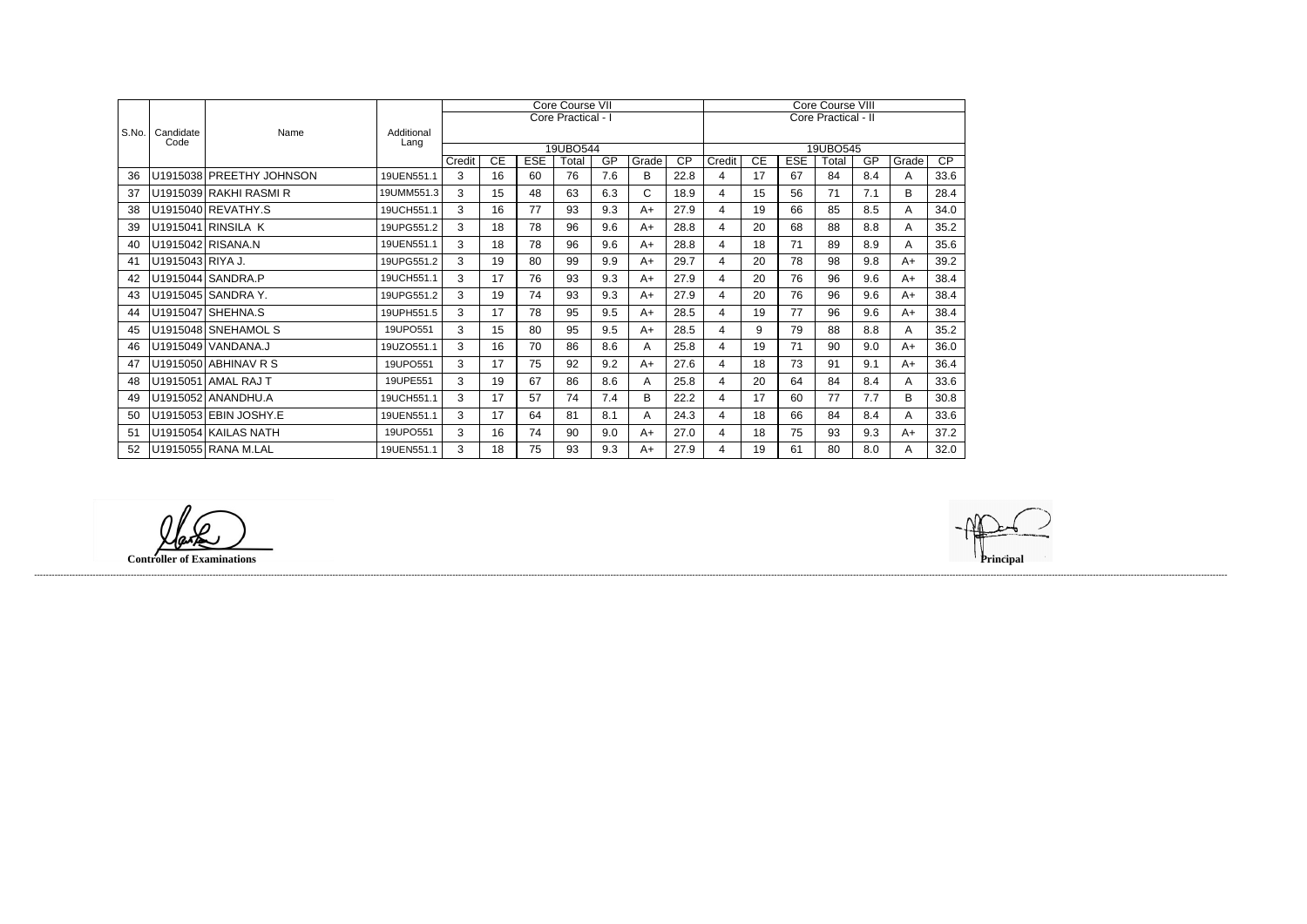|                |                   |                              |                    | Open Course           |    |             |       |                |              |                 |                  |                          |                |               |  |
|----------------|-------------------|------------------------------|--------------------|-----------------------|----|-------------|-------|----------------|--------------|-----------------|------------------|--------------------------|----------------|---------------|--|
|                |                   |                              |                    |                       |    |             |       |                |              |                 |                  |                          |                |               |  |
| S.No.          | Candidate<br>Code | Name                         | Additional<br>Lang |                       |    |             |       |                |              |                 | Total            | <b>SCPA</b>              | Grade          | Result        |  |
|                |                   |                              |                    | Credit                | CE | <b>ESE</b>  | Total | GP             | Grade        | $\overline{CP}$ |                  |                          |                |               |  |
| -1             | U1915001          | <b>BERIL V</b>               | 19UPH551.5         | $\overline{2}$        | 17 | 67          | 84    | 8.4            | Α            | 16.8            | 152.6            | 7.63                     | B              | PASSED        |  |
| 2              |                   | U1915003 GREESHMA SHAJI      | 19UCH551.1         | $\overline{2}$        | 15 | <b>MPra</b> |       | $\blacksquare$ | F            |                 | $\blacksquare$   | $\blacksquare$           | $\overline{a}$ |               |  |
| 3              |                   | U1915004 HAJARA ASHARAF      | 19UZO551.1         | $\overline{2}$        | 17 | Ab          | 17    | 1.7            | F            | 3.4             | ÷,               |                          | F              | <b>FAILED</b> |  |
| 4              |                   | U1915005 RITA FELIX          | 19UEN551.1         | $\overline{2}$        | 20 | 62          | 82    | 8.2            | A            | 16.4            | 129.8            | 6.49                     | $\mathsf{C}$   | PASSED        |  |
| 5              |                   | U1915006 SNEHA ANTONY        | 19UPO551           | $\overline{2}$        | 20 | 53          | 73    | 7.3            | B            | 14.6            | 148.3            | 7.42                     | B              | PASSED        |  |
| 6              | U1915007          | <b>SNEHA SIMON</b>           | 19UZO551.1         | $\overline{2}$        | 15 | 52          | 67    | 6.7            | C            | 13.4            | 147.9            | 7.40                     | B              | PASSED        |  |
| $\overline{7}$ |                   | U1915008 ABHISHARAJ.A.S      | 19UPO551           | $\overline{2}$        | 20 | 37          | 57    | 5.7            | D            | 11.4            |                  |                          | F              | <b>FAILED</b> |  |
| 8              |                   | U1915009 ANCY MERY           | 19UPO551           | $\overline{2}$        | 20 | 61          | 81    | 8.1            | A            | 16.2            | 160.2            | 8.01                     | Α              | <b>PASSED</b> |  |
| 9              |                   | U1915010 AYARIN FEXI         | 19UPH551.5         | $\overline{2}$        | 17 | 35          | 52    | 5.2            | D            | 10.4            | 153.7            | 7.69                     | B              | PASSED        |  |
| 10             | U1915011 DIVYA.S  |                              | 19UPG551.2         | $\overline{2}$        | 20 | 73          | 93    | 9.3            | A+           | 18.6            | 181.8            | 9.09                     | $A+$           | PASSED        |  |
| 11             |                   | U1915012 FATHIMA KALAM       | 19UPG551.2         | 2                     | 18 | 65          | 83    | 8.3            | Α            | 16.6            | 152.9            | 7.65                     | B              | PASSED        |  |
| 12             |                   | U1915013 JIBI MATHEW         | 19UPH551.5         | $\overline{2}$        | 17 | 70          | 87    | 8.7            | A            | 17.4            | 162.4            | 8.12                     | Α              | PASSED        |  |
| 13             | U1915014 JOSNA J  |                              | 19UPG551.2         | $\overline{2}$        | 18 | 60          | 78    | 7.8            | B            | 15.6            | 159.6            | 7.98                     | B              | <b>PASSED</b> |  |
| 14             |                   | U1915015 NIMISHA S           | 19UZO551.1         | $\overline{2}$        | 18 | 74          | 92    | 9.2            | A+           | 18.4            | 183.5            | 9.18                     | $A+$           | PASSED        |  |
| 15             |                   | U1915016 SANTHI KUMARI       | 19UCH551.1         | $\overline{2}$        | 20 | 62          | 82    | 8.2            | Α            | 16.4            | 173.1            | 8.66                     | A              | PASSED        |  |
| 16             | U1915017          | <b>SHEFEENA SHEFEEK</b>      | 19UPH551.5         | $\overline{2}$        | 17 | 58          | 75    | 7.5            | В            | 15.0            | 146.2            | 7.31                     | B              | PASSED        |  |
| 17             | U1915018 AKHIL A  |                              | 19UMM551.3         | $\overline{2}$        | 18 | 32          | 50    | 5.0            | D            | 10.0            | 122.7            | 6.14                     | $\mathsf{C}$   | PASSED        |  |
| 18             |                   | U1915019 SANGEETH R.VARGHESE | 19UPE551           | 2                     | 17 | 65          | 82    | 8.2            | A            | 16.4            | 165.0            | 8.25                     | Α              | <b>PASSED</b> |  |
| 19             |                   | U1915020 AISWARYA.B.S        | 19UZO551.1         | $\overline{2}$        | 18 | 72          | 90    | 9.0            | A+           | 18.0            | 174.8            | 8.74                     | A              | PASSED        |  |
| 20             | U1915021          | AKSHAYA.M                    | 19UPH551.5         | $\overline{2}$        | 16 | 34          | 50    | 5.0            | D            | 10.0            | $\blacksquare$   | $\blacksquare$           | F              | <b>FAILED</b> |  |
| 21             |                   | U1915022 ALEENA.P            | 19UCH551.1         | 2                     | 14 | 15          | 29    | 2.9            | F            | 5.8             | $\blacksquare$   | $\overline{\phantom{a}}$ | F              | <b>FAILED</b> |  |
| 22             |                   | U1915023 AMINA SHAJAHAN      | 19UPG551.2         | $\overline{2}$        | 20 | 68          | 88    | 8.8            | Α            | 17.6            | 171.9            | 8.60                     | Α              | PASSED        |  |
| 23             | U1915024 ANCIYA.J |                              | 19UPG551.2         | $\overline{2}$        | 20 | 71          | 91    | 9.1            | A+           | 18.2            | 182.7            | 9.14                     | A+             | <b>PASSED</b> |  |
| 24             |                   | <b>U1915025 ANCY ANIL</b>    | 19UPG551.2         | $\overline{2}$        | 18 | 39          | 57    | 5.7            | D            | 11.4            | 141.1            | 7.06                     | B              | PASSED        |  |
| 25             |                   | U1915026 ANJALI ALPHONSE     | 19UCO551.1         | $\overline{2}$        | 20 | $30\,$      | 50    | 5.0            | D            | 10.0            | $\sim$ 100 $\mu$ | $\sim$ $-$               | $\mathsf F$    | FAILED        |  |
| 26             | U1915027 ARDRA.S  |                              | 19UPG551.2         | $\overline{2}$        | 19 | 57          | 76    | 7.6            | B            | 15.2            |                  |                          | F              | <b>FAILED</b> |  |
| 27             |                   | U1915028 ARYA VISWAN         | 19UPG551.2         | $\overline{2}$        | 20 | 68          | 88    | 8.8            | Α            | 17.6            | 187.0            | 9.35                     | $A+$           | PASSED        |  |
| 28             | U1915029 FEBIA.W  |                              | 19UPH551.5         | $\overline{2}$        | 16 | 53          | 69    | 6.9            | C            | 13.8            | 137.5            | 6.88                     | $\mathsf{C}$   | PASSED        |  |
| 29             |                   | U1915030 JENYMARY.B          | 19UHY551.3         | $\overline{2}$        | 19 | 48          | 67    | 6.7            | C            | 13.4            | 133.5            | 6.68                     | $\mathsf{C}$   | <b>PASSED</b> |  |
| 30             |                   | U1915031 JESSY MOL.J         | 19UPG551.2         | $\overline{2}$        | 20 | 68          | 88    | 8.8            | A            | 17.6            | 176.9            | 8.85                     | A              | PASSED        |  |
| 31             |                   | U1915032 MARY EVERLINE.C     | 19UZO551.1         | $\mathbf{2}^{\prime}$ | 18 | 52          | 70    | 7.0            | B            | 14.0            | 149.5            | 7.48                     | B              | PASSED        |  |
| 32             |                   | U1915033 MEGHA MANUVEL       | 19UPO551           | $\overline{2}$        | 20 | 44          | 64    | 6.4            | $\mathsf{C}$ | 12.8            | 133.1            | 6.66                     | $\mathsf{C}$   | PASSED        |  |
| 33             |                   | U1915034 MEGHAMOL D CRUZ     | 19UCH551.1         | $\overline{2}$        | 19 | 41          | 60    | 6.0            | С            | 12.0            | 149.0            | 7.45                     | B              | PASSED        |  |
| 34             | U1915036 NISHA J  |                              | 19UPG551.2         | $\overline{2}$        | 19 | 64          | 83    | 8.3            | A            | 16.6            | 160.4            | 8.02                     | Α              | <b>PASSED</b> |  |
| 35             |                   | U1915037 PARVATHY.S.KRISHNAN | 19UPG551.2         | $2^{\circ}$           | 20 | 71          | 91    | 9.1            | A+           | 18.2            | 187.5            | 9.38                     | A+             | PASSED        |  |

**Controller of Examinations**